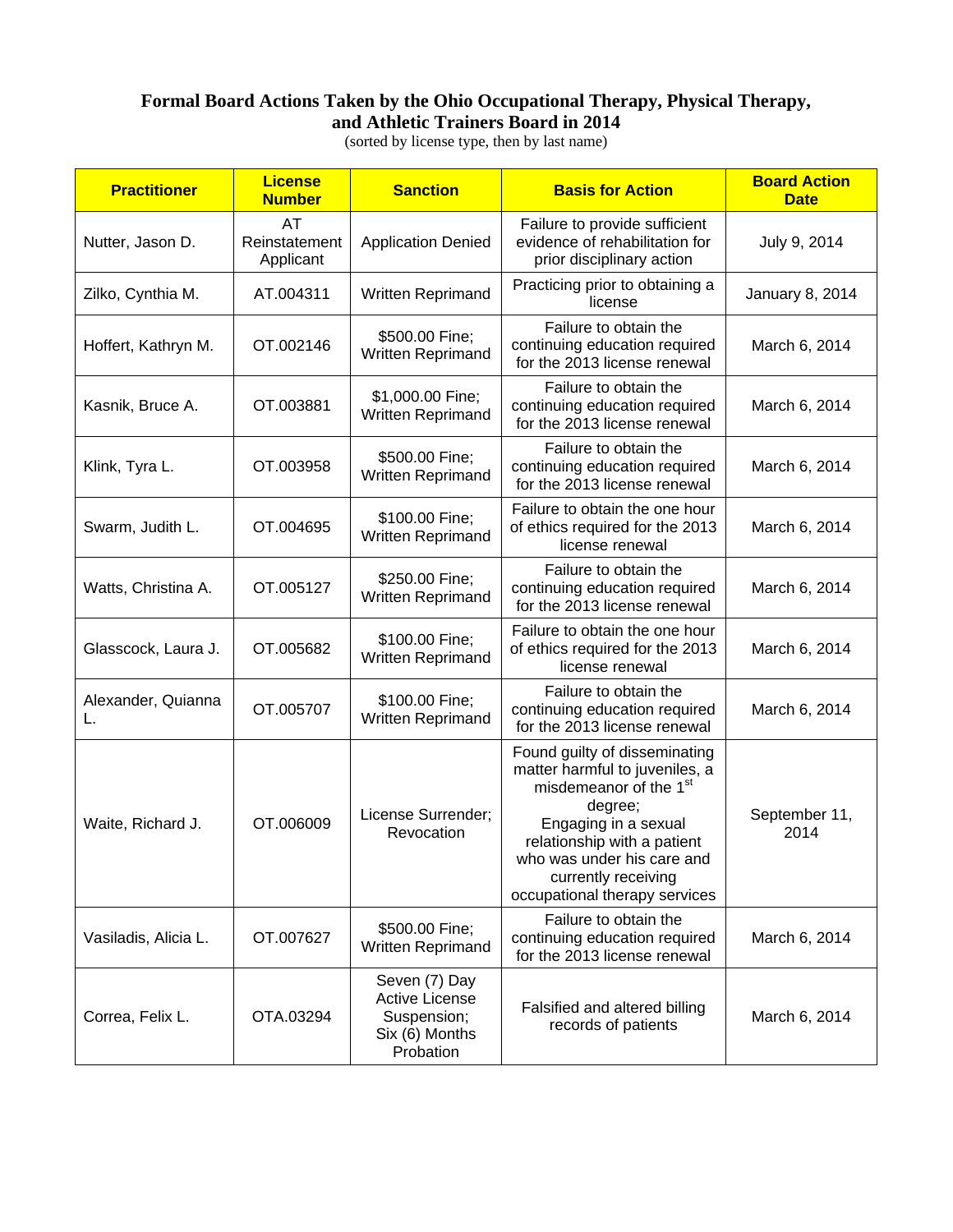| <b>Practitioner</b>        | <b>License</b><br><b>Number</b> | <b>Sanction</b>                                                  | <b>Basis for Action</b>                                                                                                                                                                                                                                   | <b>Board Action</b><br><b>Date</b> |
|----------------------------|---------------------------------|------------------------------------------------------------------|-----------------------------------------------------------------------------------------------------------------------------------------------------------------------------------------------------------------------------------------------------------|------------------------------------|
| Monroy-Cubie,<br>Mirna     | OTA.03514                       | Revocation                                                       | Failure to comply with the<br>terms of the consent<br>agreement she entered into<br>with the Board on July 24,<br>2013                                                                                                                                    | March 6, 2014                      |
| Powell, Paula M.           | OTA.05670                       | Written Reprimand;<br>\$600.00 Fine                              | Engaged in the practice of<br>occupational therapy prior to<br>being issued an Ohio license                                                                                                                                                               | July 17, 2014                      |
| Zook, Marissa              | OTA.05755                       | \$100.00 Fine;<br>Written Reprimand                              | Engaging in the practice of<br>occupational therapy prior to<br>obtaining a license                                                                                                                                                                       | May 8, 2014                        |
| Boote, Marcia W.           | PT.001071                       | Written Reprimand;<br>\$100.00 Fine                              | Failure to obtain the<br>continuing education required<br>for the 2014 license renewal                                                                                                                                                                    | November 6, 2014                   |
| Levering, Cheryl T.        | PT.002014                       | Written Reprimand;<br>\$75.00 Fine                               | Failure to obtain the<br>continuing education required<br>for the 2014 license renewal                                                                                                                                                                    | November 6, 2014                   |
| Long III, James P.         | PT.002017                       | No Less Than Two<br>(2) Years'<br>Probation                      | Failure to complete and<br>maintain accurate patient<br>records:<br>Failure to maintain the<br>security of patient records                                                                                                                                | September 11,<br>2014              |
| Perna, Regina M.           | PT.003356                       | License Surrender;<br>Revocation                                 | Failure to obtain the<br>continuing education required<br>for the 2014 license renewal                                                                                                                                                                    | November 6, 2014                   |
| Holzworth-Brohm,<br>Lori   | PT.004213                       | Written Reprimand;<br>\$125.00 Fine                              | Failure to obtain the<br>continuing education required<br>for the 2014 license renewal                                                                                                                                                                    | November 6, 2014                   |
| Snyder, Lea A.             | PT.006918                       | Written Reprimand;<br>\$200.00 Fine                              | Engaged in the practice of<br>physical therapy with an<br>expired license                                                                                                                                                                                 | November 6, 2014                   |
| Romeo, Marybeth<br>F.      | PT.007844                       | License<br>Suspension (10<br>Days);<br>\$200.00 Fine             | Knowingly practiced with an<br>expired license                                                                                                                                                                                                            | July 10, 2014                      |
| Forristal, Christine<br>L. | PT.007845                       | No Less Than Two<br>(2) Years<br>Probation;<br>Written Reprimand | Substance abuse;<br>Theft of a controlled<br>substance from a patient                                                                                                                                                                                     | March 6, 2014                      |
| McMillin, Heather C.       | PT.008912                       | Written Reprimand;<br>\$1,800.00 Fine                            | Failure to obtain the<br>continuing education required<br>for the 2014 license renewal                                                                                                                                                                    | November 6, 2014                   |
| Isakov, Eric               | PT.008973                       | License Surrender;<br>Revocation                                 | Medicare fraud;<br>Documented/billed for<br>services not provided;<br>Solicited, paid for, and traded<br>services for patient referrals;<br>Provided patients with items<br>of significant value to begin<br>and/or continue physical<br>therapy services | July 10, 2014                      |